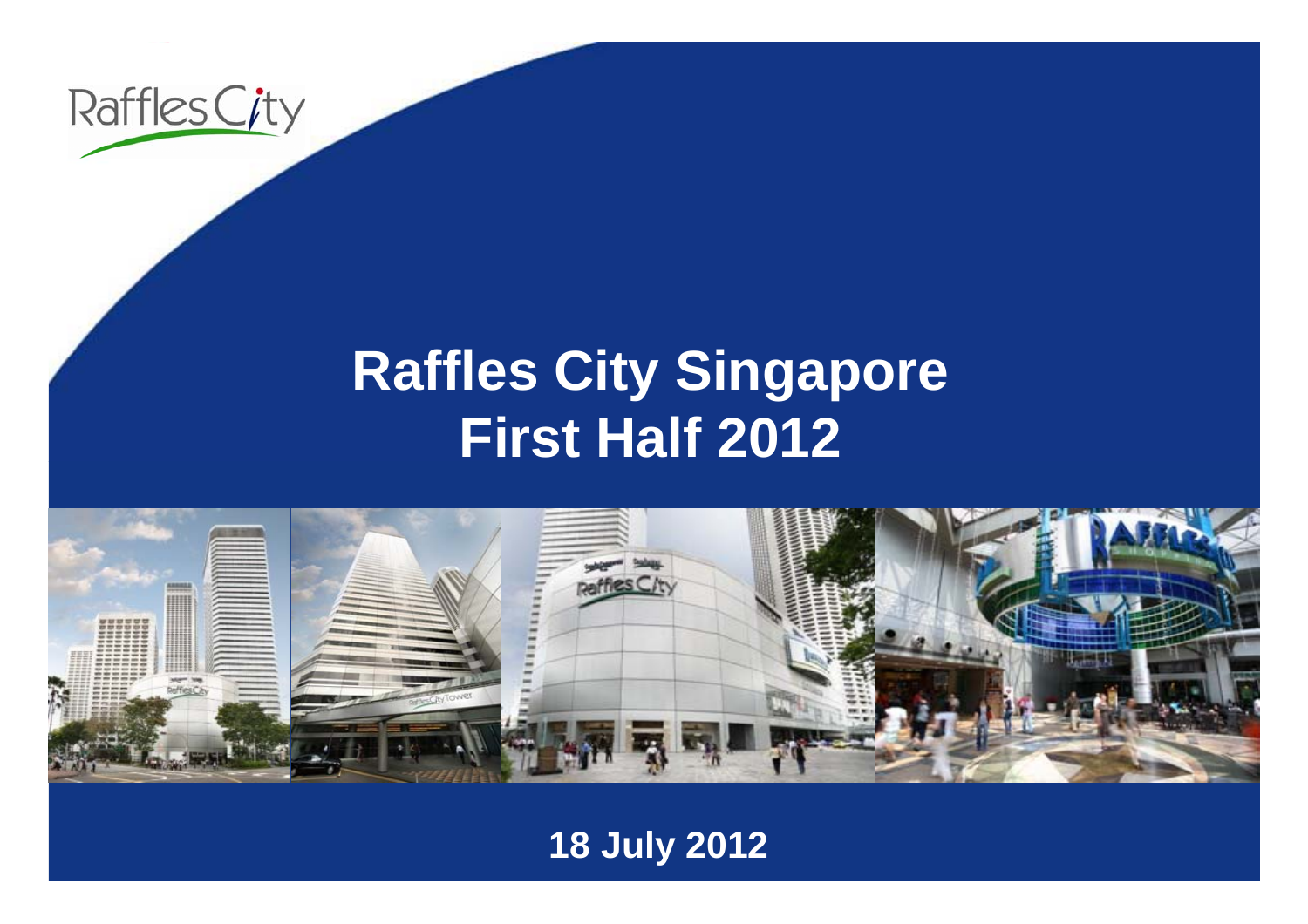# **Important Notice**

Raffles City Singapore is jointly owned by CapitaCommercial Trust (CCT) and CapitaMall Trust (CMT) and jointly managed by CapitaCommercial Trust Management Limited (CCTML) and CapitaMall Trust Management Limited (CMTML). CCT has 60.0% interest and CMT has 40.0% interest in RCS Trust. This presentation shall be read in conjunction with the respective 2012 First Half Unaudited Financial Statement Announcements released for CCT **and CMT.**

This presentation may contain forward-looking statements. These forward-looking statements involve known and unknown risks, uncertainties and other factors that may cause the actual results, performance or achievements to be materially different from any future results, performance or achievements expressed or implied by the forward-looking statements. Forward-looking statements involve inherent risks and uncertainties. A number of factors could cause the actual results or outcomes to differ materially from those expressed in any forward-looking statement. Representative examples of these factors include (without limitation) general industry and economic conditions, interest rate trends, cost of capital and capital availability, competition from other developments or companies, shifts in expected levels of occupancy rate, property rental income, charge out collections, changes in operating expenses (including employee wages, benefits and training costs), governmental and public policy changes and the continued availability of financing in the amounts and the terms necessary to support future business. You are cautioned not to place undue reliance on these forward-looking statements, which are based on the current view of management on future events.

This presentation is for information only. No representation or warranty expressed or implied is made as to, and no reliance should be placed on, the fairness, accuracy, completeness or correctness of the information or opinions contained in this presentation. Neither CCTML or CMTML or any of their affiliates, advisers or representatives shall have any liability what soever (in negligence or otherwise) for any loss howsoever arising, whether directly or indirectly, from any use, reliance or distribution of this presentation or its contents or otherwise arising in connection with this presentation.

This presentation also does not constitute an invitation or offer to acquire, purchase or subscribe for units in CCT and/or CMT.



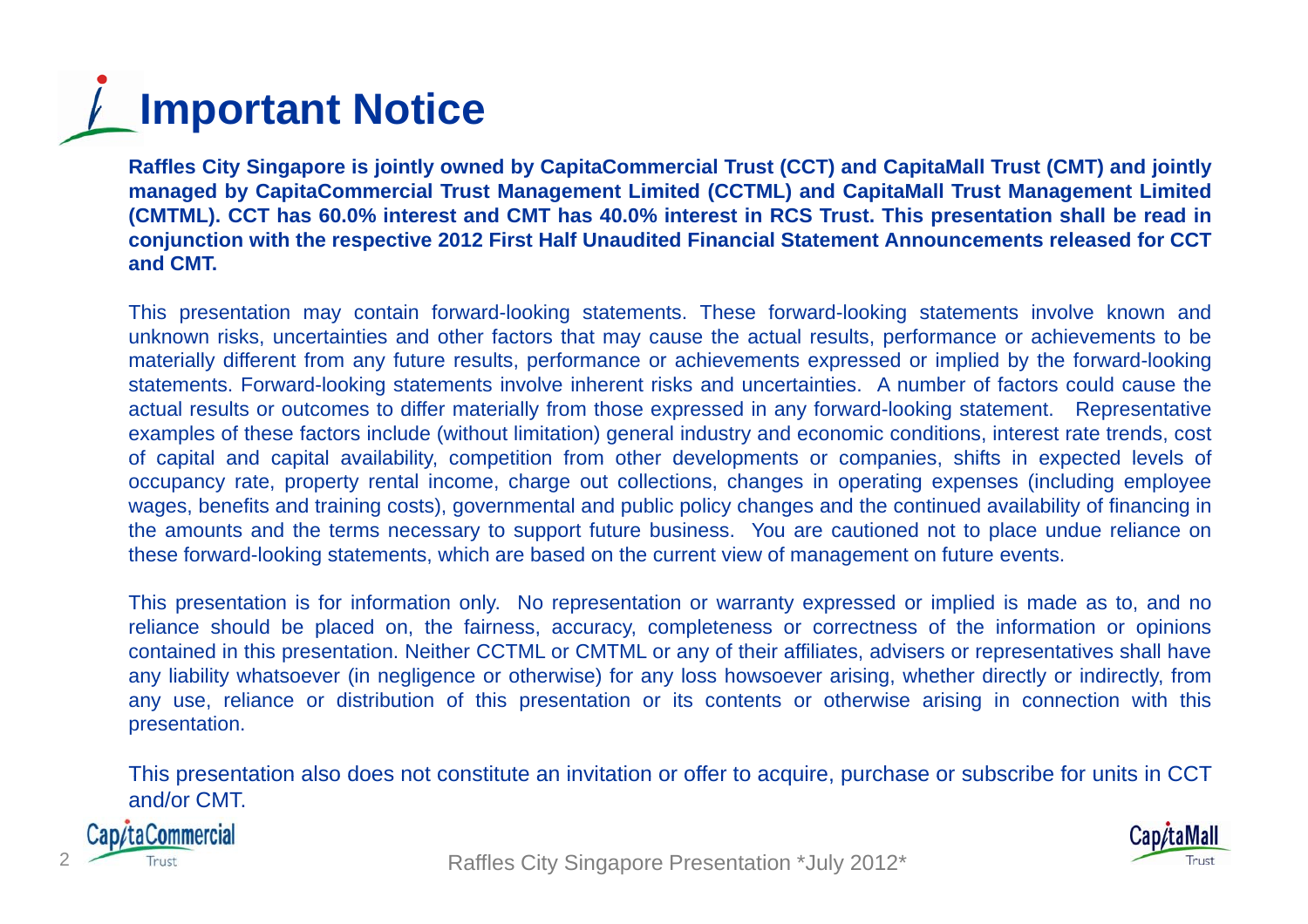### **Performance of RCS Trust – 1H 2012**

|                      | <b>CCT's 60% Interest</b> |                |                 | <b>RCS Trust</b><br>100% |                |
|----------------------|---------------------------|----------------|-----------------|--------------------------|----------------|
|                      | 1H 2012<br>1H 2011        |                | <b>Variance</b> |                          | 1H 2012        |
|                      | <b>S\$'000</b>            | <b>S\$'000</b> | <b>S\$'000</b>  | $\frac{0}{0}$            | <b>S\$'000</b> |
| <b>Gross Revenue</b> | 66,518                    | 64,415         | 2,103           | 3.3                      | 110,863        |
| - Office             | 10,146                    | 10,520         | $(374)^{(1)}$   | (3.6)                    | 16,910         |
| - Retail             | 29,098                    | 27,897         | 1,201           | 4.3                      | 48,497         |
| - Hotel              | 24,967                    | 23,872         | 1,095           | 4.6                      | 41,612         |
| - Others             | 2,307                     | 2,126          | 181             | 8.5                      | 3,844          |

| <b>Net Property Income</b> | 48,878 | 47,281 | , 597 |  | 81.464 |
|----------------------------|--------|--------|-------|--|--------|
|----------------------------|--------|--------|-------|--|--------|

(1) The decline in office revenue was due to lower renewed or signed rents as compared to expiring rents



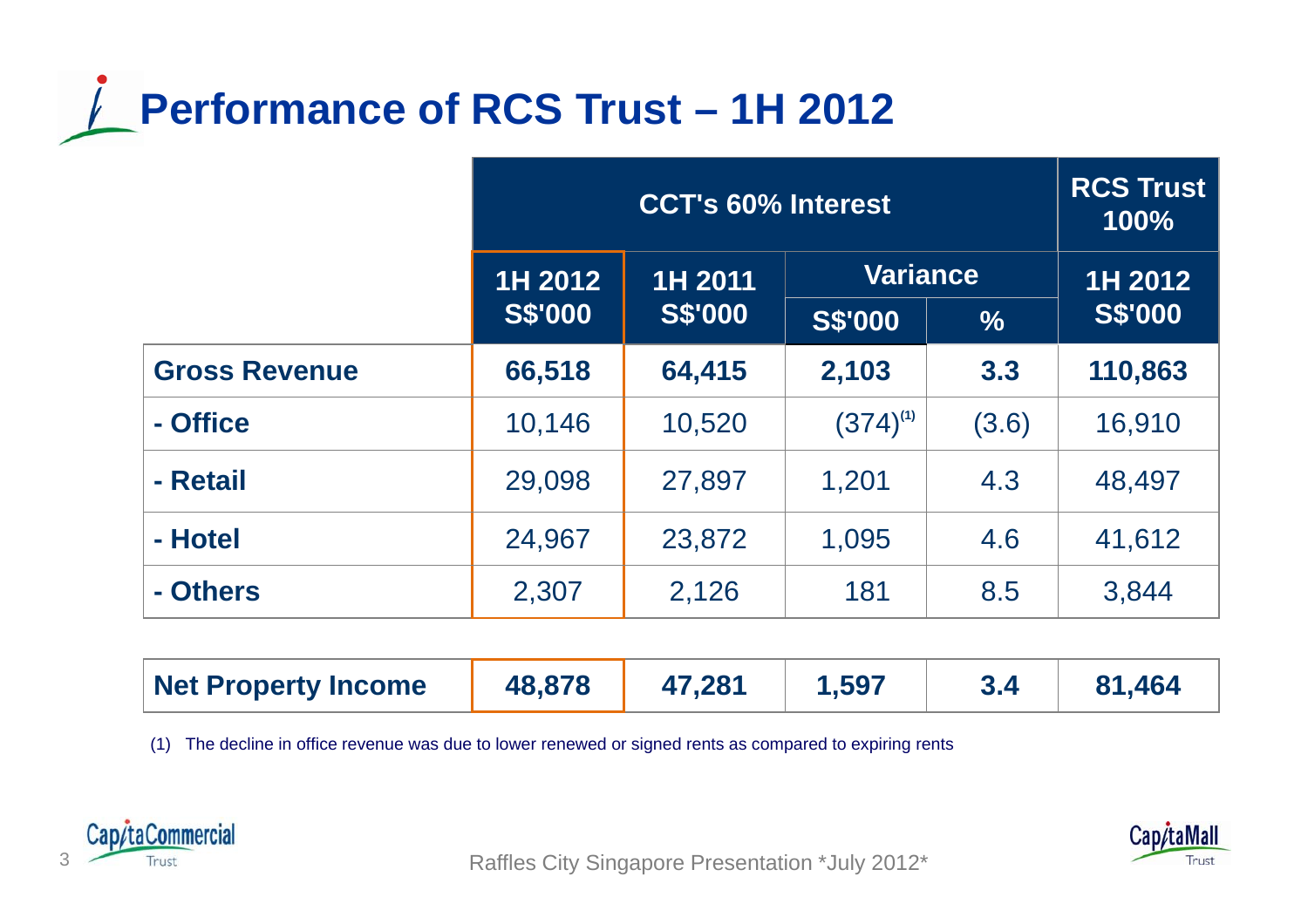

|                         | <b>As at 30 June 2012</b> |
|-------------------------|---------------------------|
| Net Debt / Total Assets | $33.0 \%$                 |

|                                               | <b>2Q 2012</b> |
|-----------------------------------------------|----------------|
| Net Operating Profit / CMBS Debt Service (1)  | 5.91 x         |
| Net Operating Profit / Total Debt Service (2) | 4.75x          |

Notes:

(1) NOP / CMBS debt service: (Net property income less other borrowing cost and trust expenses ) / (CMBS interest expense )

(2) NOP / Total debt service: (Net property income less other borrowing cost and trust expenses ) / (CMBS and bank loan interest expenses)



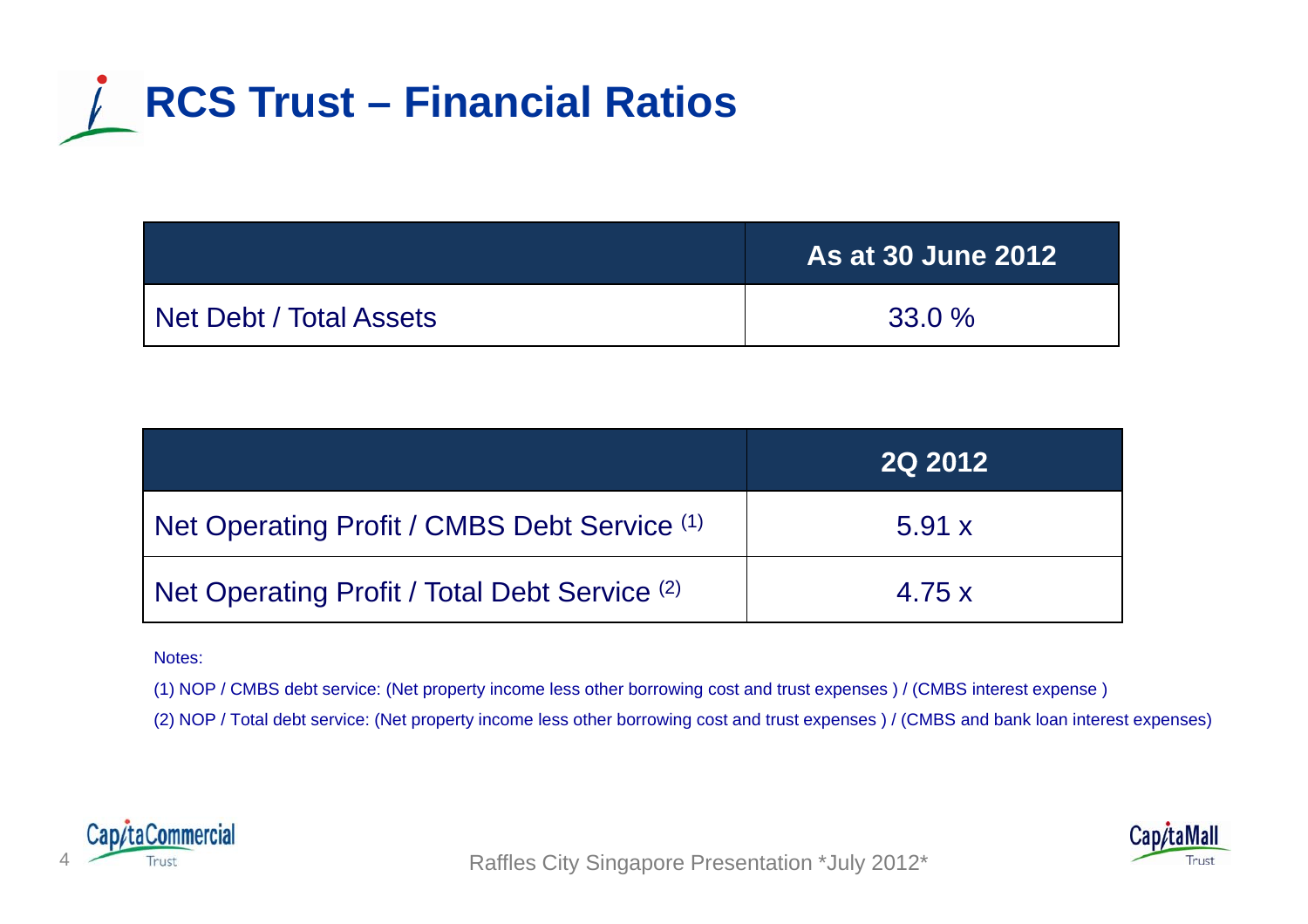### **Hotels and Convention Centre lease update**

#### **Long-term lease to RC Hotels**

 $\mathbf{r}$  Forward lease renewal for another 20years to 2036 (subject to rent review every five years)

#### $\Box$ **Cash flow stability**

**Step-up minimum rent and service** charge expected to contribute about 70% of the total gross rental income from the lease to RC Hotels

#### O **Good organic growth**

**Service Service**  Step-up minimum rent structure and variable rent pegged to hotels and convention space's gross operating revenue



**Swissotel The Stamford and Fairmont at Raffles City Singapore**

Photo credit: Samson Calma, Singapore





taCommercial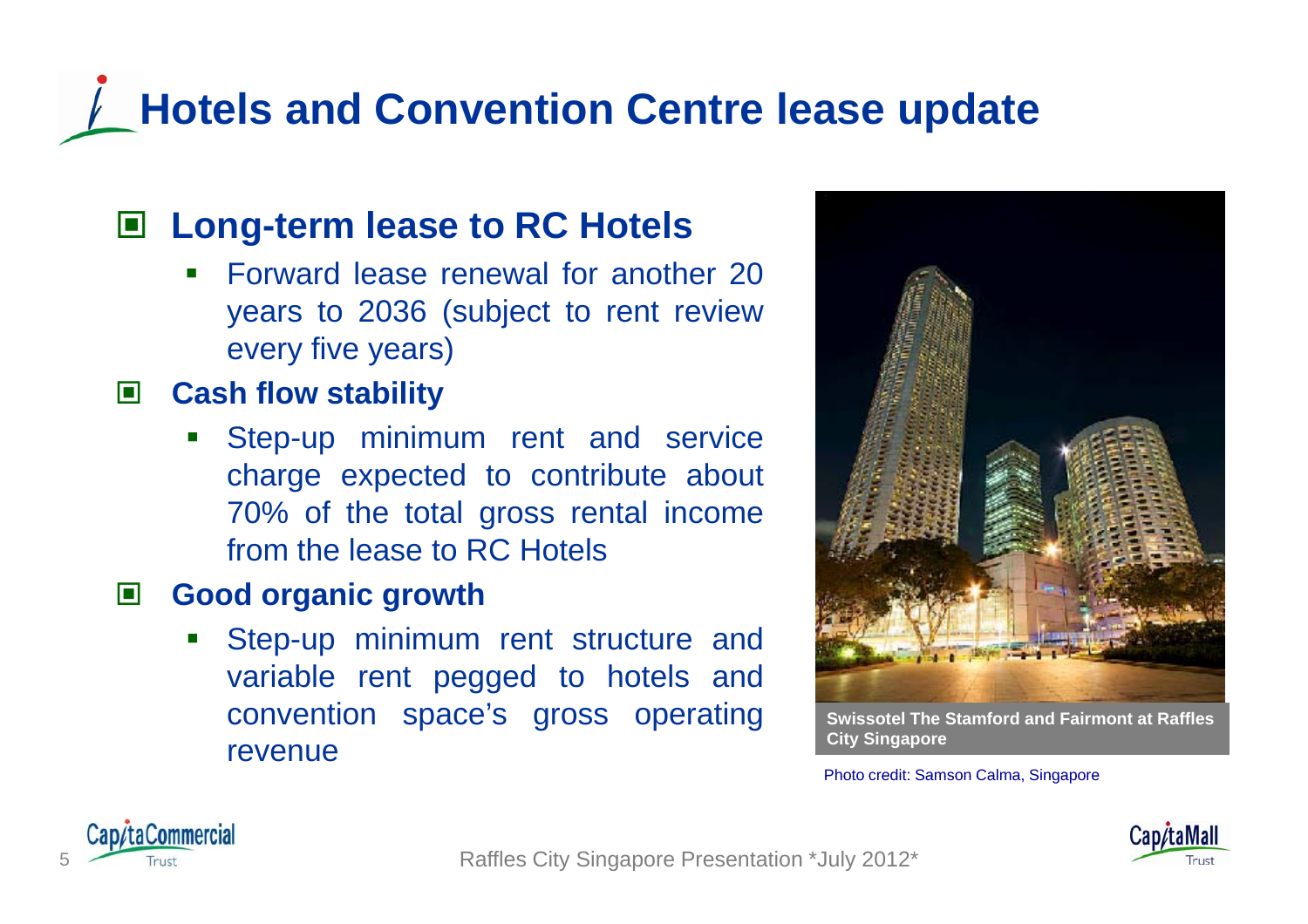#### **Hotels and Convention Centre rent review update**

#### **Rental Components of Lease (1)**

| <b>Minimum Rent</b>   | With annual step up of S\$2m, minimum rent will increase<br>from S\$43m to S\$51m                                                                                                    |
|-----------------------|--------------------------------------------------------------------------------------------------------------------------------------------------------------------------------------|
|                       | • there is a change in the minimum rent as part of the hotel space has been<br>surrendered to RCS Trust. The revised minimum rent is net of rent payable for<br>the surrendered area |
|                       | • this translates to a 22% increase in rent when comparing the minimum rent in<br>the 2011 to 2016 term to the 2006 -2011 term on similar basis                                      |
| <b>Variable Rent</b>  | 8.5% of gross operating revenue                                                                                                                                                      |
| <b>Service Charge</b> | Fixed with annual adjustment and tariff rate change                                                                                                                                  |

#### $\Box$ **Upgrading of hotel facilities**

 $\blacksquare$ • RC Hotels undertakes to refurbish the hotel facilities using at least 6% of the total operating revenue over six years

Note:

(1) Lease period: From November 2011 to November 2016.



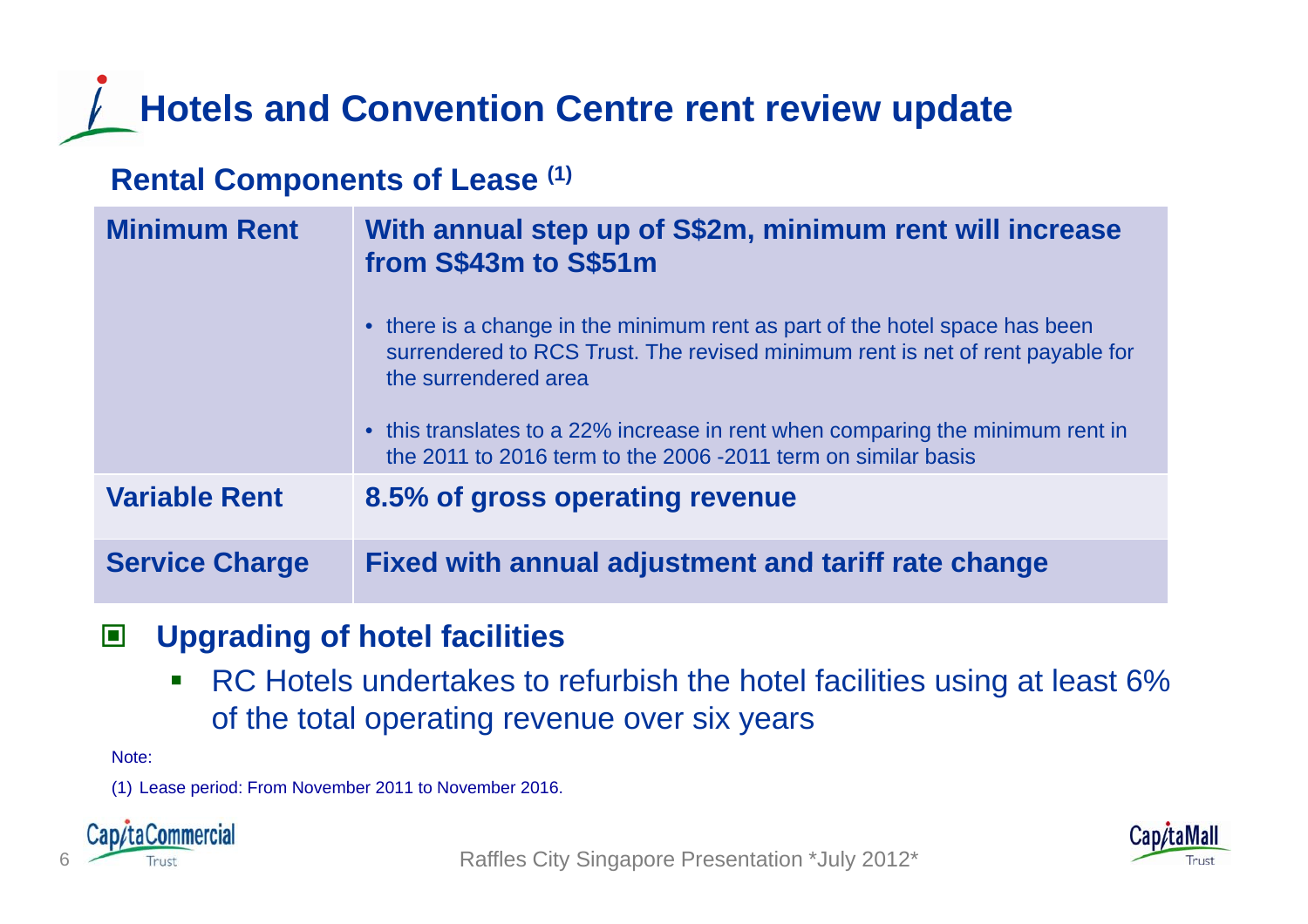## **Raffles City Singapore – Summary**

| Key Details (As at 30 June 2012) |                                                                                                                                       |
|----------------------------------|---------------------------------------------------------------------------------------------------------------------------------------|
| <b>Gross Floor Area</b>          | 3,449,727 sq ft (or 320,490 sq m)                                                                                                     |
| <b>Net Lettable Area</b>         | Office: 380,320 sq ft (or 35,333 sq m)<br>Retail: 421,719 sq ft (or 39,179 sq m)<br>802,039 sq ft (or 74,512 sq m)<br>Total:          |
| <b>Number of Tenants</b>         | Office: 47<br>Retail: 224<br><b>Hotels &amp; Convention Centre: 1</b><br><b>Total: 272</b>                                            |
| <b>Number of Hotel Rooms</b>     | 2,030                                                                                                                                 |
| <b>Carpark Lots</b>              | 1,045                                                                                                                                 |
| <b>Title</b>                     | Leasehold tenure of 99 years expiring 15 July 2078                                                                                    |
| Valuation (as at 30 June 2012)   | S\$2,863 million by Knight Frank Pte. Ltd.                                                                                            |
| <b>Committed Occupancy</b>       | Office:<br>96.8%<br>100.0%<br>Retail:<br>98.5%<br>Total:                                                                              |
|                                  | Green Mark (Gold) Award 2010 by Building Construction Authority                                                                       |
| <b>Awards</b>                    | National Safety & Security Award 2010 - Marina SSWG (Safety &<br>Security Watch Group) by Singapore Police Force- Individual Category |

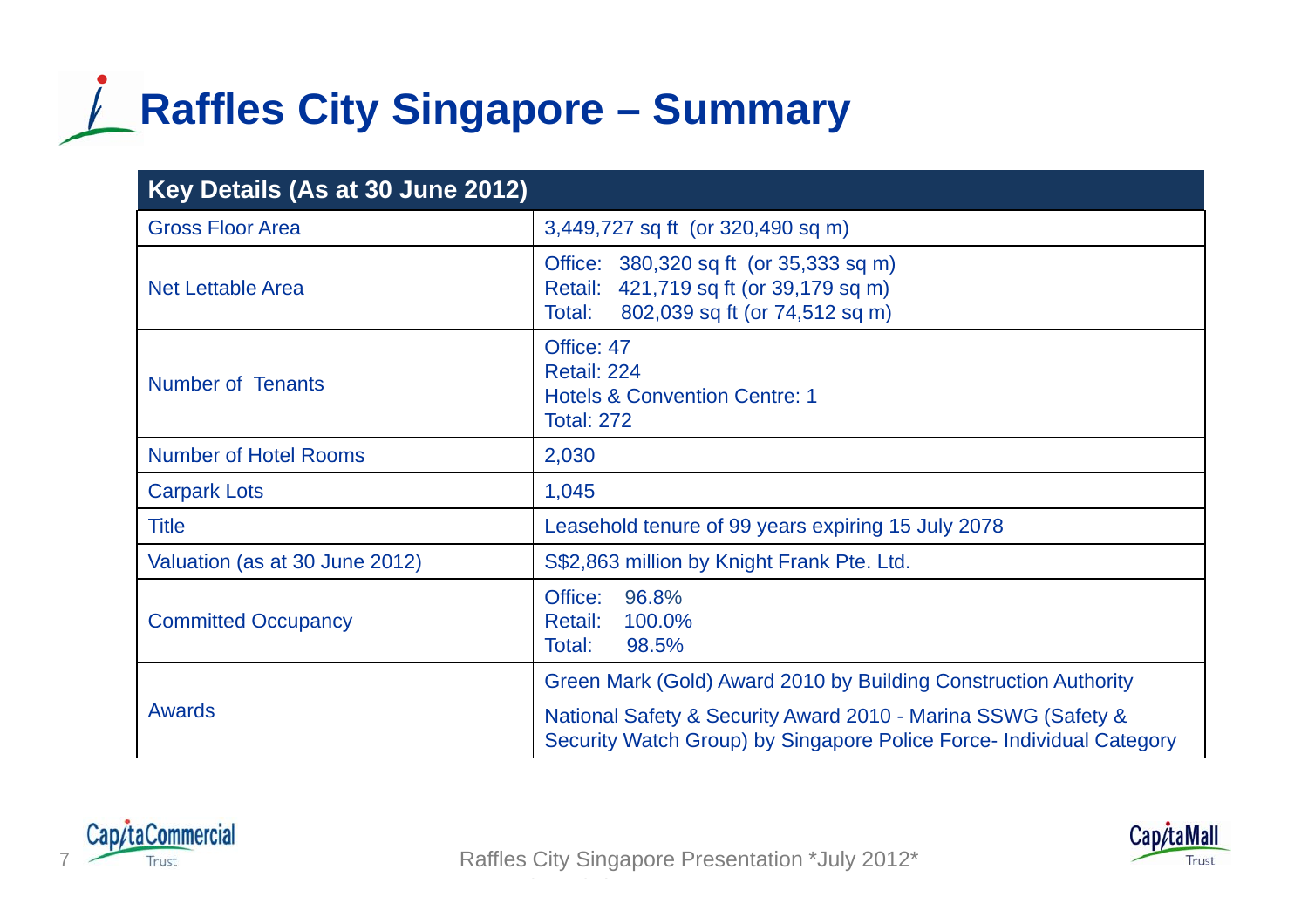

#### **Leases up for Renewal as a % of Gross Rental Income as at 30 June 2012**



| <b>Weighted Average Expiry by Gross Rental Income</b> | 2.55 Years |
|-------------------------------------------------------|------------|
|-------------------------------------------------------|------------|





Trust **Trust Raffles City Singapore Presentation \*July 2012\*** Raffles City Singapore Presentation \*July 2012\*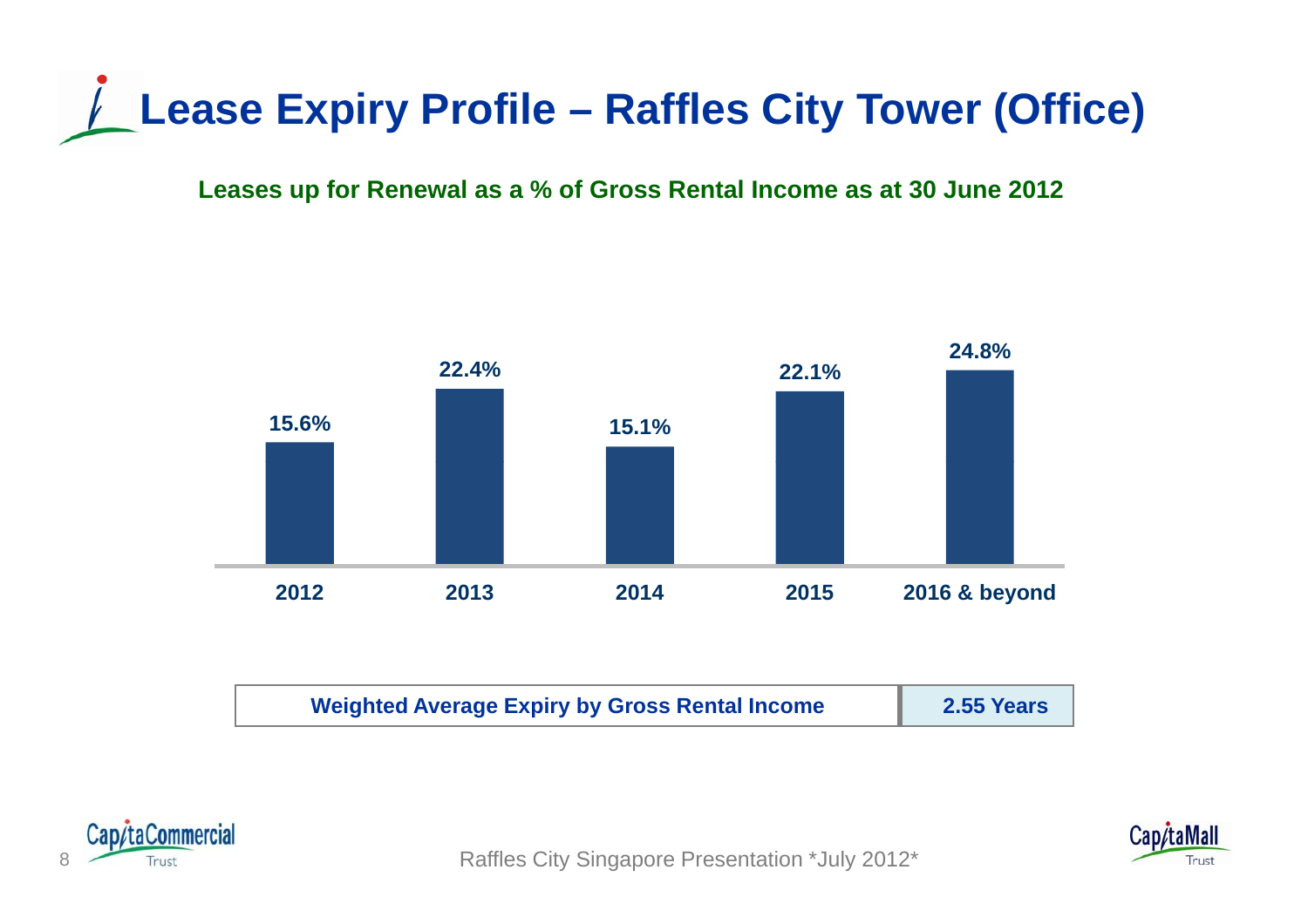## **Lease Expiry Profile – Raffles City Shopping Centre**

**Leases up for Renewal as a % of Gross Rental Income as at 30 June 2012**







a Trust Trust City Singapore Presentation \*July 2012\*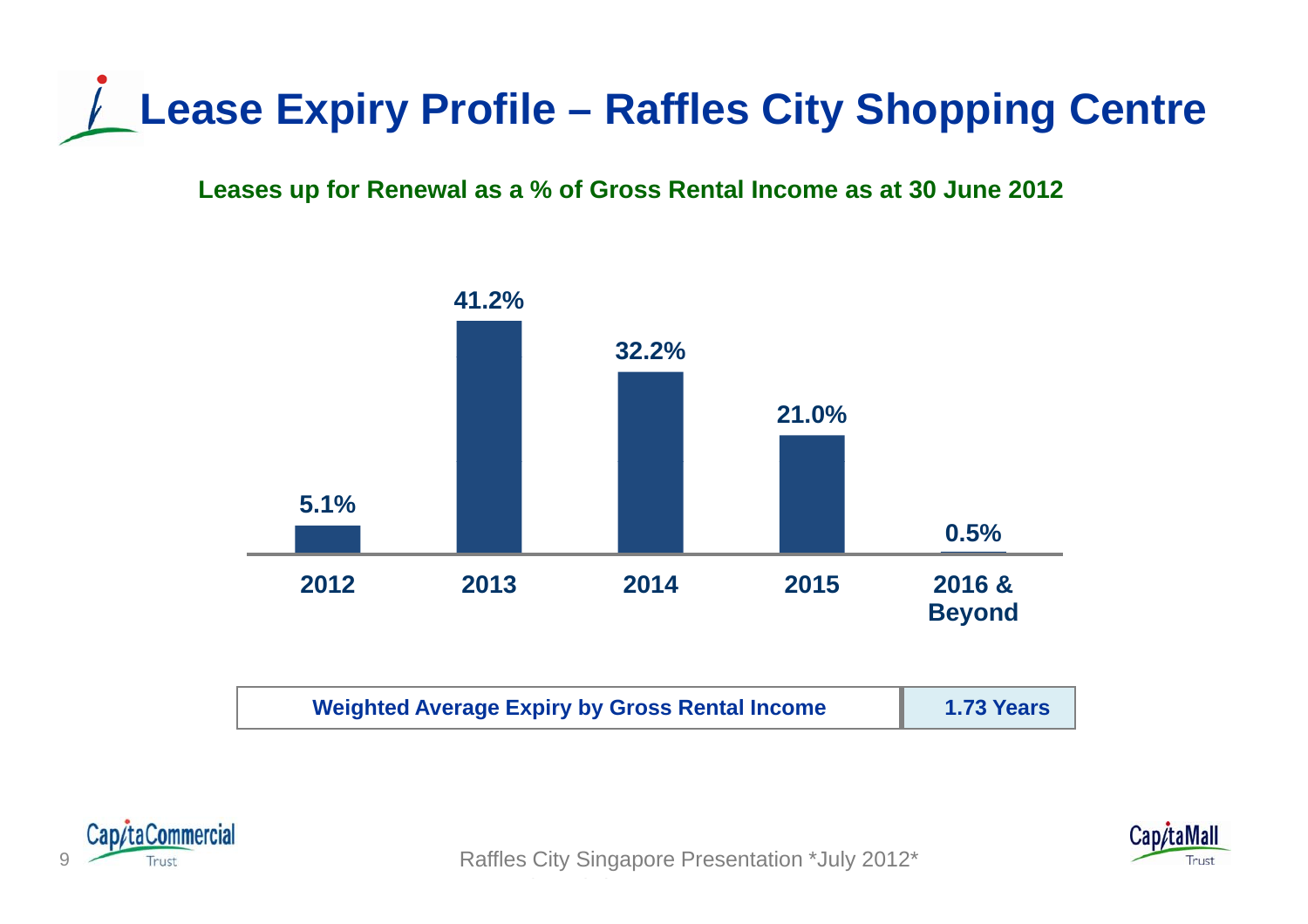## **Top 10 Tenants – Raffles City Tower (Office)**

| <b>Tenant</b>                                 | % of Gross Rental<br>Income <sup>(1)</sup> |
|-----------------------------------------------|--------------------------------------------|
| <b>Economic Development Board</b>             | 27.4%                                      |
| <b>Accenture Pte Ltd</b>                      | 12.4%                                      |
| <b>Philip Securities Pte Ltd</b>              | 11.6%                                      |
| AAPC Hotels Management Pte. Ltd.              | 4.2%                                       |
| <b>Total Trading Asia Pte. Ltd.</b>           | 3.4%                                       |
| <b>Raffles International Limited</b>          | 3.2%                                       |
| Delegation of the European Union to Singapore | 2.8%                                       |
| Petro-Diamond Singapore (Pte) Ltd             | 2.5%                                       |
| Noonday Asset Management Asia Pte Ltd         | 2.3%                                       |
| Swiss Life Private Placement (S) Pte Ltd      | 1.8%                                       |
| <b>Top 10 Tenants</b>                         | 71.6%                                      |
| <b>Other Tenants</b>                          | 28.4%                                      |
| <b>TOTAL</b>                                  | 100.0%                                     |

(1) Based on gross rental income of existing tenants as at 30 June 2012.



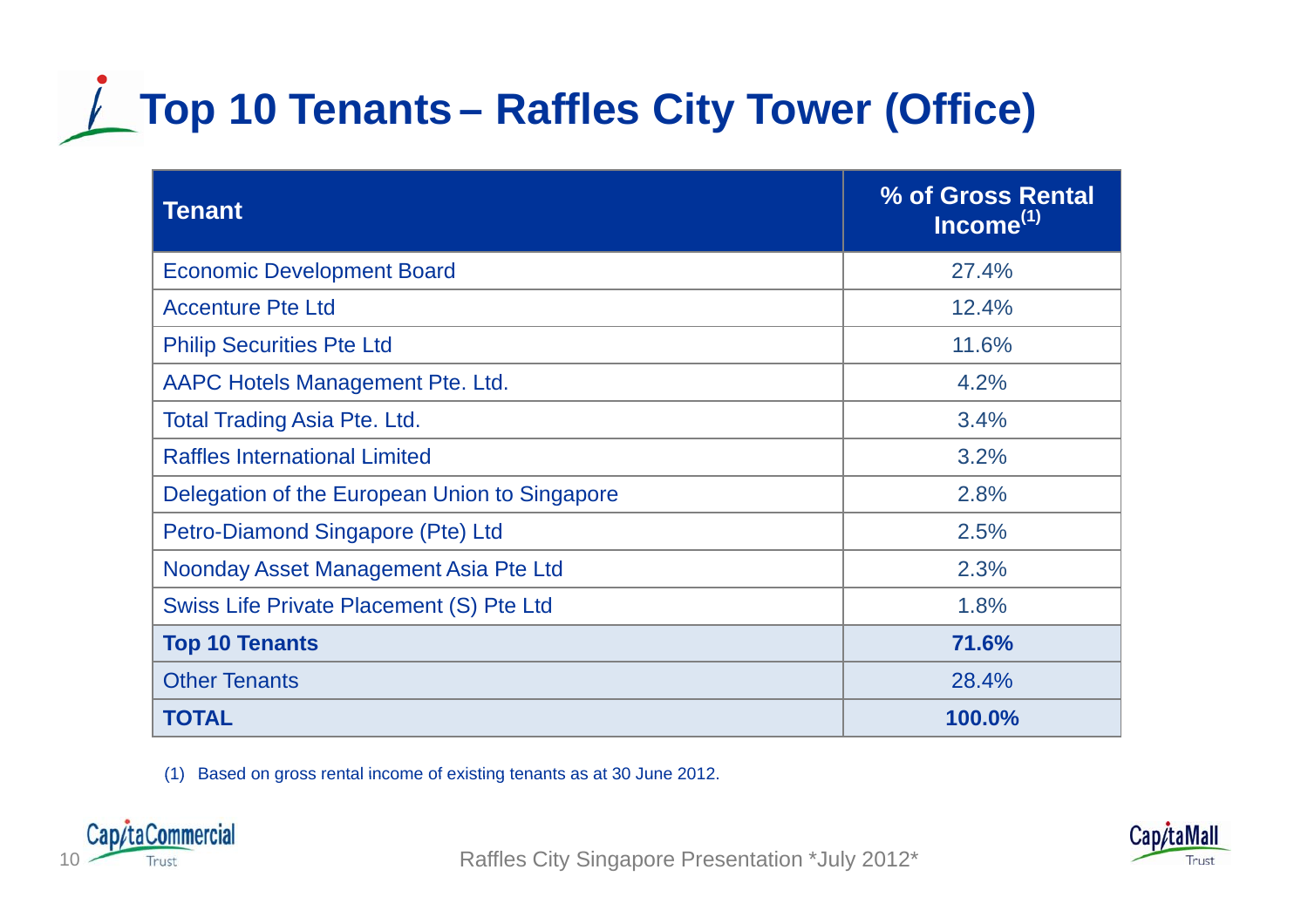# **★ Top 10 Tenants – Raffles City Shopping Centre**

| <b>Tenant</b>                           | % of Gross Rental<br>Income <sup>(1)</sup> |
|-----------------------------------------|--------------------------------------------|
| Robinson & Co (Singapore) Pte Ltd       | 14.0%                                      |
| Wing Tai Clothing Pte Ltd               | 4.1%                                       |
| <b>Jay Gee Enterprises Pte Ltd</b>      | 3.1%                                       |
| Cold Storage Singapore (1983) Pte Ltd   | 2.7%                                       |
| <b>Food Junction Management Pte Ltd</b> | 2.5%                                       |
| <b>Esprit Retail Pte Ltd</b>            | 2.5%                                       |
| <b>TES 07 Pte Ltd</b>                   | 2.4%                                       |
| <b>Cortina Watch Pte Ltd</b>            | 2.2%                                       |
| <b>DBS Bank Ltd</b>                     | 1.8%                                       |
| <b>Dickson Stores Pte Ltd</b>           | 1.8%                                       |
| <b>Top 10 Tenants</b>                   | 37.1%                                      |
| <b>Other Tenants</b>                    | 62.9%                                      |
| <b>TOTAL</b>                            | 100.0%                                     |

(1) Based on gross rental income for the month of June 2012.



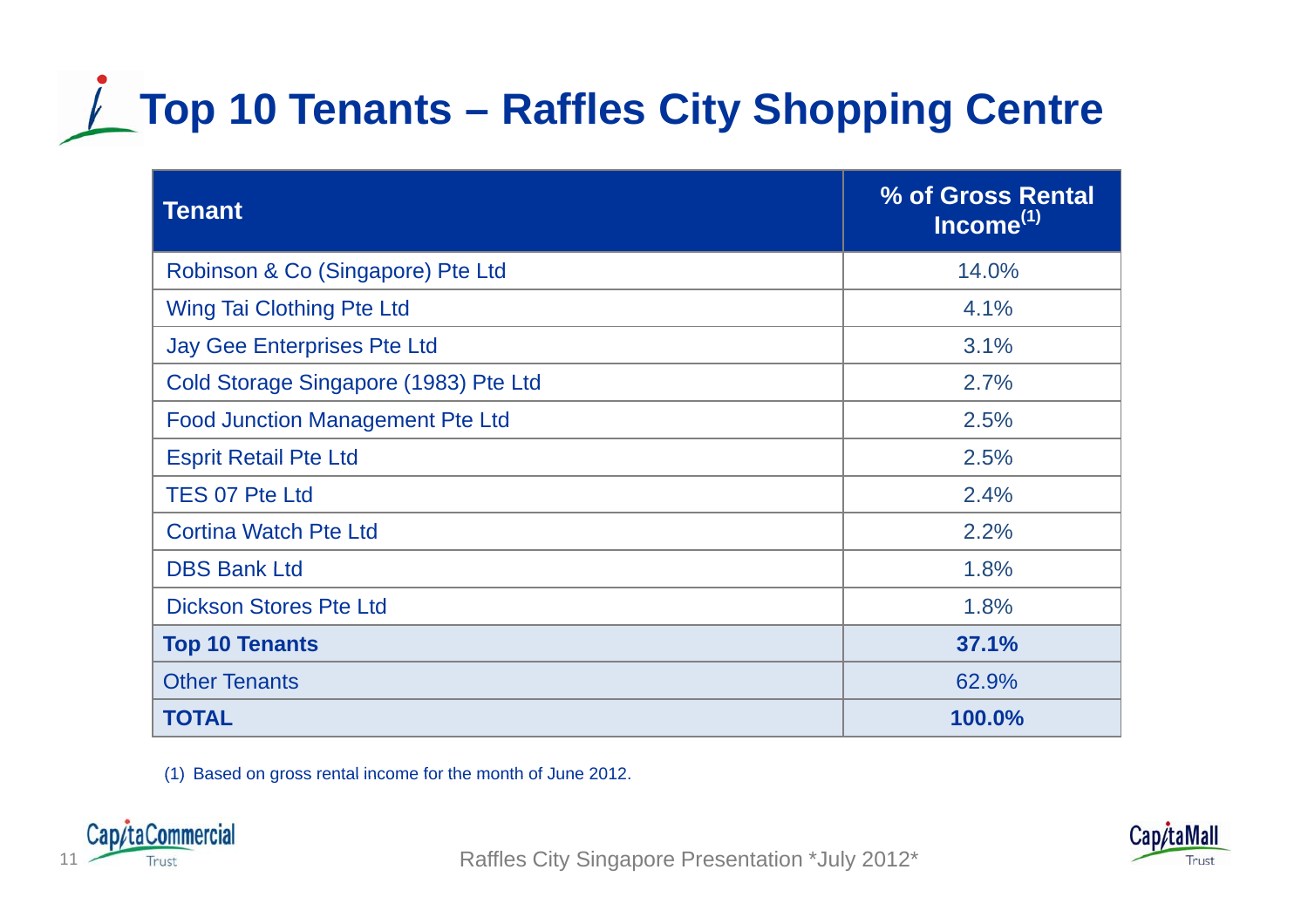

#### **Tenant Business Sector Analysis by Gross Rental Income as at 30 June 2012**



![](_page_11_Picture_3.jpeg)

![](_page_11_Picture_5.jpeg)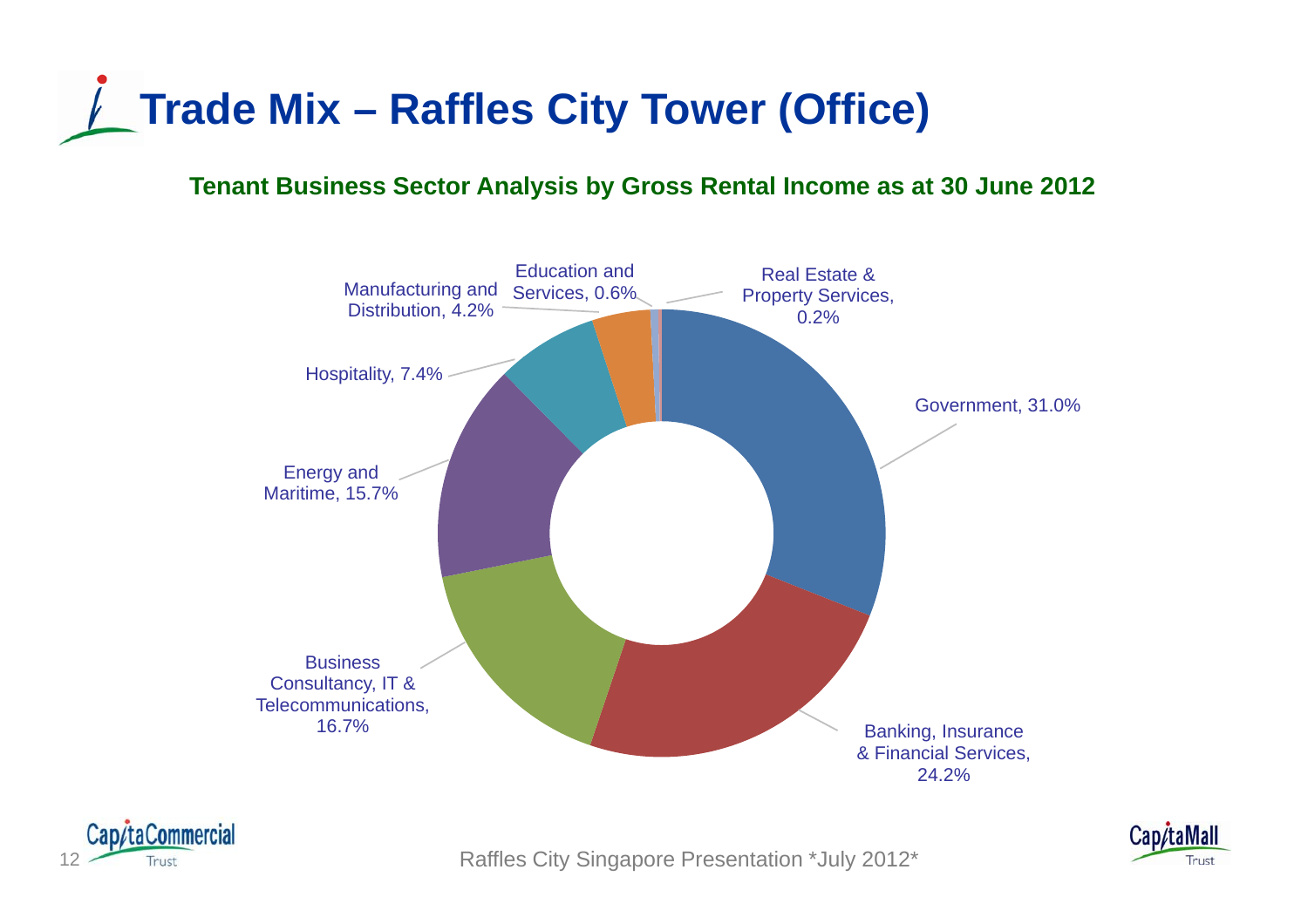### **Trade Mix – Raffles City Shopping Centre**

**Tenant Business Sector Analysis by Gross Rental Income for the Month of June 2012**

![](_page_12_Figure_2.jpeg)

(1) Others include Books & Stationery, Sporting Goods & Apparel, Electrical & Electronics, Houseware & Furnishings, Art Gallery, Music & Video, Toys & Hobbies and Information Technology.

![](_page_12_Picture_4.jpeg)

Trust Trust Trust City Singapore Presentation \*July 2012\*

![](_page_12_Picture_6.jpeg)